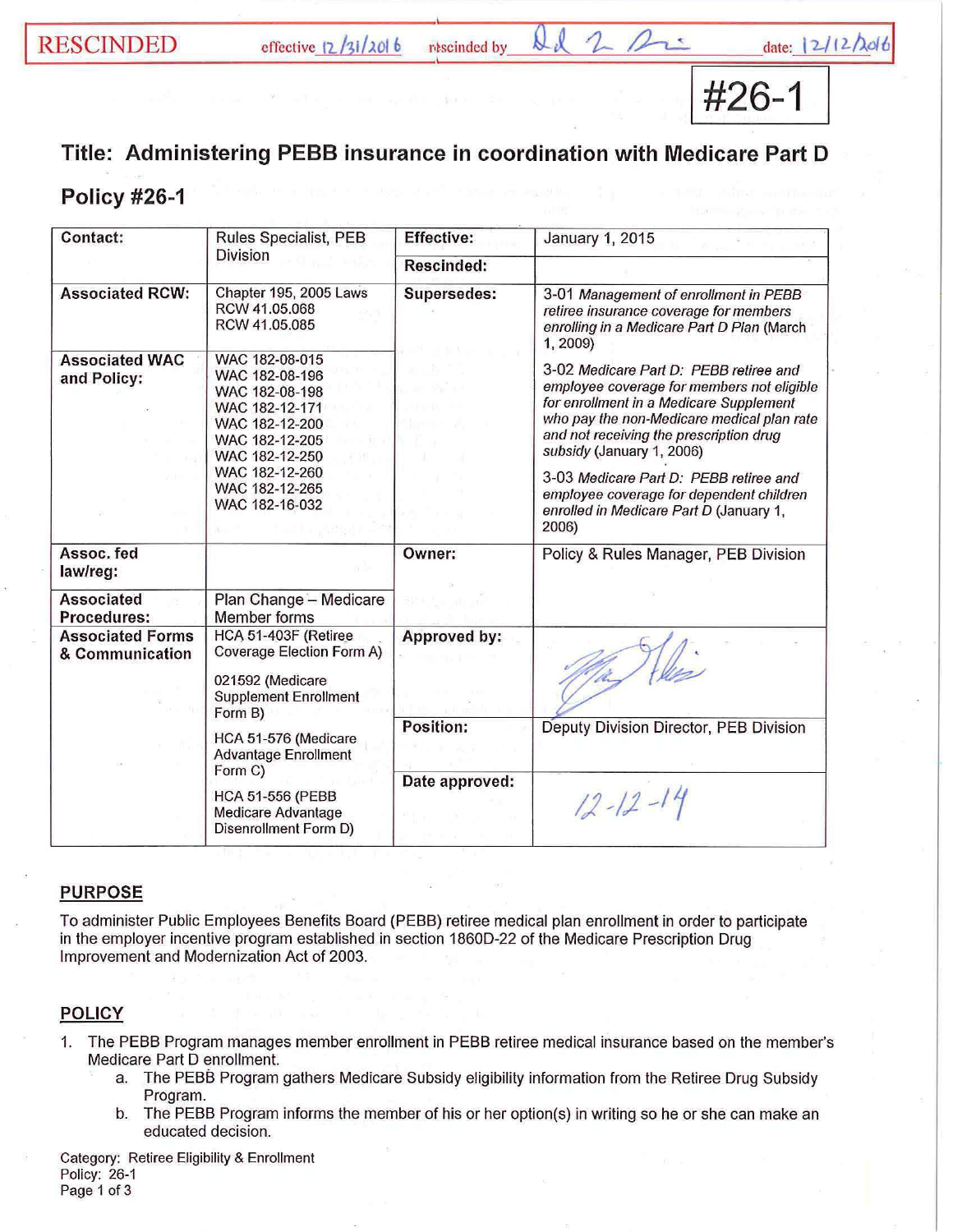c. The PEBB Program determines a member's option(s) based on his or her specific circumstance as outlined in the table below.

| Circumstance                                                                                                                                                                        | Coordination of enrollment in PEBB retiree medical insurance                                                                                                                                                                                                                                                                                                                                                                                                                                                                                                                                                                                                                                                                                               |
|-------------------------------------------------------------------------------------------------------------------------------------------------------------------------------------|------------------------------------------------------------------------------------------------------------------------------------------------------------------------------------------------------------------------------------------------------------------------------------------------------------------------------------------------------------------------------------------------------------------------------------------------------------------------------------------------------------------------------------------------------------------------------------------------------------------------------------------------------------------------------------------------------------------------------------------------------------|
| Subscriber, subscriber's<br>А.<br>spouse or registered<br>domestic partner is enrolled in<br>Medicare Part A and Part B<br><b>AND</b><br>Subsequently enrolls in<br>Medicare Part D | Subscriber, subscriber's spouse or registered domestic partner<br>1.<br>must:<br>Cancel enrollment in Medicare Part D in order to retain<br>a.<br>enrollment in the selected PEBB medical plan.<br>i. Proof of Medicare Part D termination is<br>required.<br><b>OR</b><br>Enroll in PEBB's Medicare Supplement plan F.<br>b.<br>i. All Medicare enrollees who subsequently enroll<br>in Medicare Part D must change to the<br>Medicare Supplement Plan F.<br>ii. A completed Medicare Supplement Enrollment<br>Form B is required. If the subscriber is enrolled<br>in a Medicare Advantage Plan, he or she must<br>also complete a PEBB Medicare Advantage<br>Plan Disenrollment form (Form D).<br>Non Medicare enrollees on the account will be<br>iii. |
|                                                                                                                                                                                     | enrolled in the Uniform Medical Plan Classic.<br>OR                                                                                                                                                                                                                                                                                                                                                                                                                                                                                                                                                                                                                                                                                                        |
|                                                                                                                                                                                     | Terminate PEBB retiree medical and dental insurance.<br>$\mathbf{C}$ .<br>This will also terminate insurance coverage for all<br>dependents enrolled under the subscriber's account.<br>A written request for termination is required.                                                                                                                                                                                                                                                                                                                                                                                                                                                                                                                     |
|                                                                                                                                                                                     | Subscribers are required to respond to PEBB by the date listed<br>2.<br>in PEBB's notification(s) in order to remain on PEBB retiree<br>insurance.<br>If a subscriber fails to respond regarding him or herself,<br>a.<br>then PEBB will terminate coverage for the subscriber<br>and any enrolled dependents on the subscriber's<br>account.<br>b. If a subscriber fails to respond regarding his or her<br>spouse or registered domestic partner, then PEBB will<br>terminate coverage for the spouse or registered<br>domestic partner.                                                                                                                                                                                                                 |
| Subscriber is enrolled in a<br>В.<br>Medicare Part D Plan and is<br>dually-eligible for full Medicare<br>and Medicaid benefits                                                      | PEBB will defer the subscriber's PEBB retiree medical and<br>1.<br>dental insurance. All other enrolled dependents will remain<br>enrolled on PEBB retiree insurance as long as they meet criteria<br>described in WAC 182-12-205(2)(c).<br>The subscriber is required to respond to PEBB by<br>a.<br>the date listed in PEBB's notification(s) in order to<br>stop the deferral and remain enrolled in PEBB<br>retiree insurance. To remain enrolled:<br>i. Subscriber must cancel their Medicare Part<br>D or cancel their enrollment in Medicaid and<br>enroll in Medicare Supplement Plan F; and<br>Provide proof of cancellation of Medicare<br>Part D or Medicaid.                                                                                   |